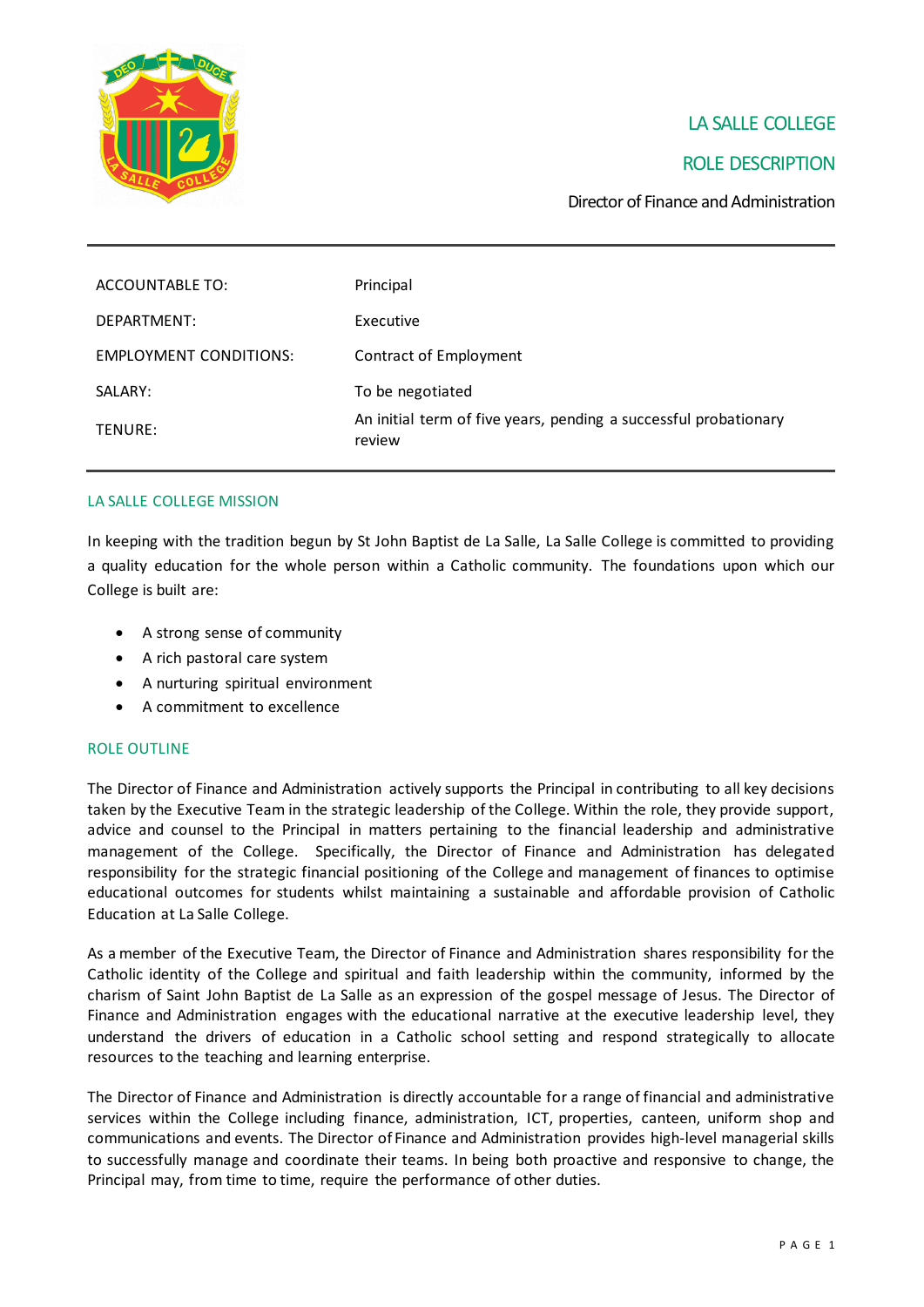#### KEY ACCOUNTABILITIES

## 1.0 CATHOLIC IDENTITY AND MISSION

- 1.1 Gives witness to the distinctive educational, moral and social purpose of the College within the evangelising Mission of the Church
- 1.2 Provide exemplary Christian and professional leadership for all members of the College community
- 1.3 Actively works to promote the charism of Saint John Baptist de La Salle and the mission and life of the Catholic Church within the College
- 1.4 Provides exemplary Christian and professional leadership for all members of the La Salle College community
- 1.5 Contributes to the re-visioning of the College as a centre for the New Evangelisation and shares and promotes this vision within the College and parish communities.
- 1.6 Model and build the capacity of staff and members of the community to articulate the mission of the Church and their confidence to name and discuss contemporary Church issues
- 1.7 Promotes and supports community outreach programs and social justice initiatives underpinne d by Catholic Social Teaching
- 1.8 Promotes the adoption of civic virtue, high educational standards and the pursuit of excellence in the College community

### 2.0 STRATEGIC LEADERSHIP

- 2.1 Undertakes proper strategic business planning and analysis, accurate financial reporting and controlling, and risk assessment and planning in line with legal and company requirements
- 2.2 Develops financial models and detailed planning for a sustainable and continuously improving financial position within the context of current and proposed funding arrangements for nongovernment schools
- 2.3 Works successfully with other Executive Team members to champion and drive the strategic objectives of the College
- 2.4 Assist in the development and implementation of the College Strategic Plan
- 2.5 Provides financial and administrative leadership to support informed management decisionmaking and ensures finance policy, systems and hardware are fit-for-purpose and effective
- 2.6 Develops, monitors and provides evidence-based reporting on key financial performance measures to ensure that the Principal, Executive Team and College Advisory Council are fully informed of all financial information necessary to understand the financial performance of the College versus budgets and other targets
- 2.7 Demonstrates a highly strategic approach to enrolments and their use in financial modelling and scenario planning
- 2.8 Deploys action plans to achieve key strategic financial objectives aligned with the College's Strategic Plan
- 2.9 Oversees the delivery of a coherent strategy, aligned with mission and values, for school-wide financial and infrastructure sustainability into the future
- 2.10 Fosters and develops a culture and practice of building and maintaining strategic alliances and partnerships with a broad range of Church and external organisations and agencies
- 2.11 Implements the College's performance review process with each team member and documents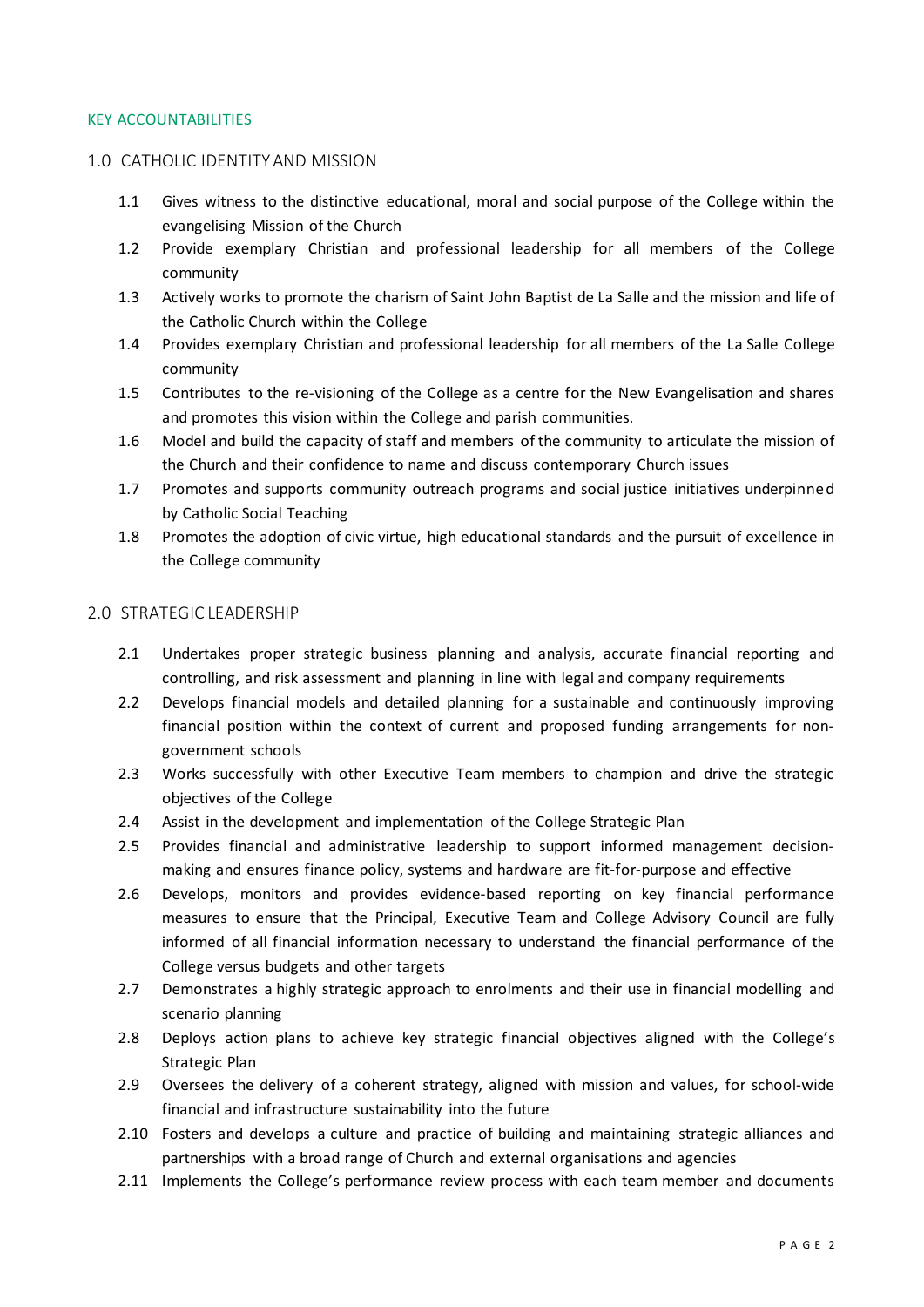performance and development plans

- 2.12 Contributes to the leadership and development of the College Strategic Plan and relevant aspects of the College's Annual Improvement Plan and Annual Report
- 2.13 Engages others effectively in generating new ideas and developing innovation and improvement

## 3.0 FINANCIAL MANAGEMENT

- 3.1 Provides accurate and timely financial reports to the Executive Team and College Advisory Council as required to enable informed management decision making
- 3.2 Undertakes financial scenario planning and prepares strategically to provide insights for future financial planning and sustainability
- 3.3 Develops and implements approaches that motivate team members and supports their understanding of, and commitment to, functional goals and broader business imperatives
- 3.4 Implements rigorous approaches which ensure financial and statutory obligations and other internal/external compliance requirements are met and that the College's financial system is maintained and general ledger is reconciled and reviewed to ensure the integrity of the College's financial systems
- 3.5 Develops, deploys and maintains a suite of policies and procedures for effective management of the financial and accounting systems and functions
- 3.6 Prepares timely, relevant, and accurate internal and statutory financial statements and management reports including cash flows for strategic plans, annual targets, latest estimates and actuals
- 3.7 Directs the completion of the year-end audits and preparation of BAS and FBT
- 3.8 Delivers, in close collaboration with the Senior Leadership Team, highly effective processes to monitor, evaluate and mitigate potentially significant strategic risks and leverage emerging opportunities
- 3.9 Maintains a coherent and rigorous Financial Risk Management Strategy consistent with best practice criteria

## 4.0 PROPERTY MANAGEMENT

- 4.1 Ensures a strategic oversight of the College Facilities Management Program to ensure appropriate planning, on-going maintenance and development of school facilities, grounds and equipment
- 4.2 Works with the Principal to ensure the facilitation and development of the Capital Development Plan in its staging and resourcing
- 4.3 Ensures the delivery of a coherent strategy, aligned with mission and values, for school-wide infrastructure sustainability into the future
- 4.4 Provides effective management and development of the school's facilities including external leases and maintenance resources
- 4.5 Arranges all leasing as required including motor vehicle fleet management and computer equipment
- 4.6 Coordinates property management activities in relation to the external hiring of school facilities and equipment
- 4.7 Advise on general property matters
- 4.8 Responsible for the preparation of a maintenance schedule for all capital property and oversight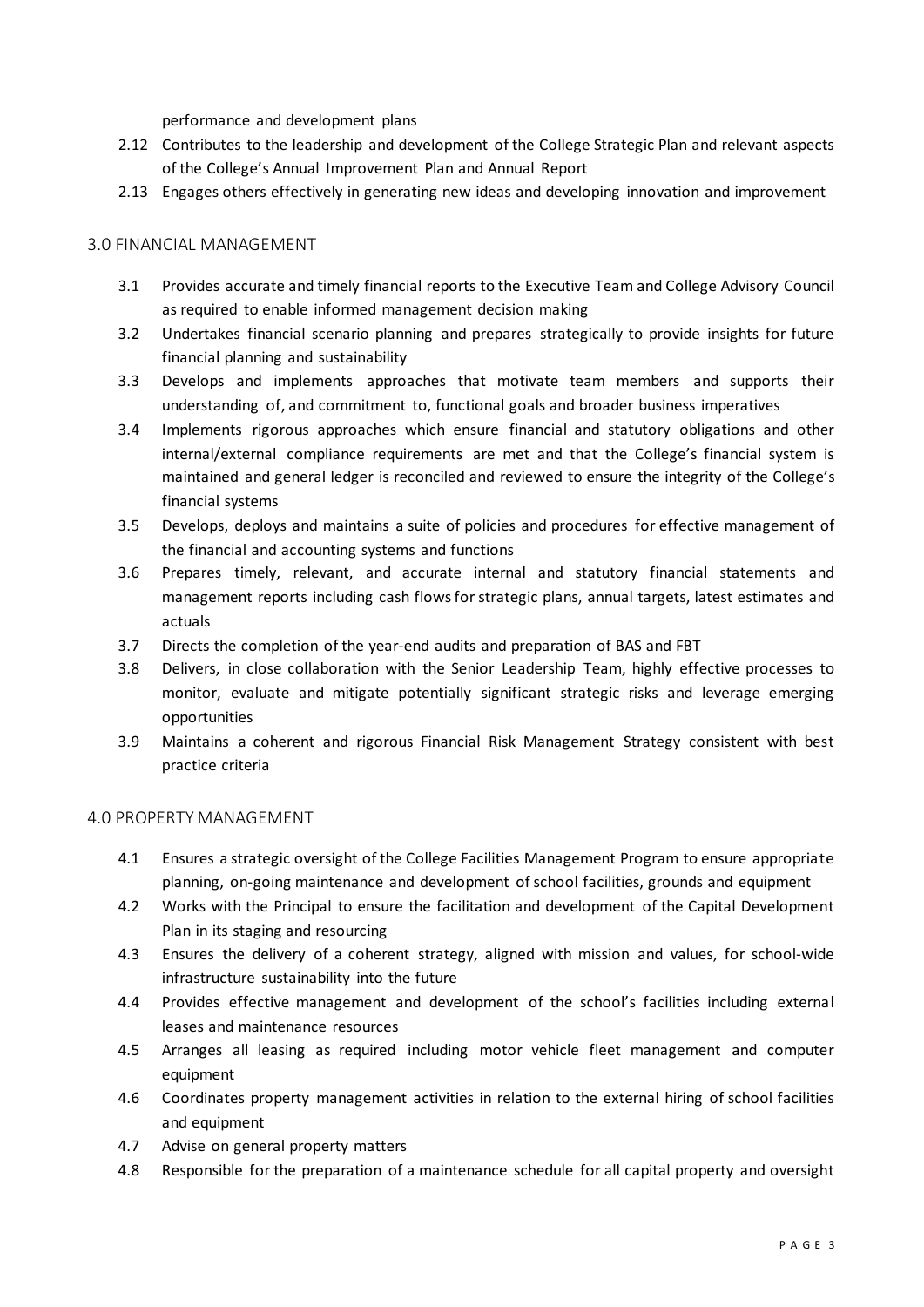of the maintenance works

- 4.9 Develops and maintains Asset Register and Depreciation Schedules
- 4.10 Ensures the security of the school by monitoring the risk of fire and theft and maintaining a monitored alarm system, keying system and key register
- 4.11 Manage the maintenance function of the school buildings and grounds to ensure a safe and pleasant environment that supports the good education of students
- 4.12 Manage the cleaning function of the school to ensure that the cleaning is maintained at a high standard

## 5.0 INFORMATION AND COMMUNICATION TECHNOLOGIES (ICT)

- 5.1 Leads the continual update, resourcing and implementation of the ICT Master Plan
- 5.2 Leads IT strategic and tactical planning to ensure that all critical software and other business systems and tools are implemented, maintained and upgraded to enable optimal data storage, analysis, retrieval and reporting
- 5.3 Adopts strategic and sustainable approaches to the sourcing, funding and support for ICT hardware, software and infrastructure taking account of emerging educational imperatives

## 6.0 RISK AND COMPLIANCE

- 6.1 Commissions and monitors internal and external audits and ensures appropriate insurance coverage is in place
- 6.2 Review insurances and cover on an annual basis ensuring the College is adequately covered
- 6.3 Oversee effective risk management practices including Chairing the College Workplace Health and Safety Committee
- 6.4 Implements and monitors systems and approaches for the effective distribution, storage, display and archiving of system information and knowledge to improve organisational outcomes and learning
- 6.5 Maintains and continually develops highly effective business technologies, applications and practices providing historical, current and predictive reports of the operations of the system
- 6.6 Maintains and develops in line with emerging technologies, contemporary office systems and best practice procedures to provide effective and accessible communication systems

## 7.0 ENGAGING AND WORKING WITH THE COMMUNITY

- 7.1 Develops strategies to ensure equity for all students and families within the College Community, understands the broader community within which the College resides and is aware of the cultural, social and political characteristics that inform the needs of students, families and carers and the challenges they face.
- 7.2 Successfully oversees and manages the day to day the front and student administration teams
- 7.3 Serves as the point of contact between Alumni, P&F and the College
- 7.4 Contributes to the development of a College environment that is welcoming, hospitable, life-giving and just.
- 7.5 Develops and maintains structures for effective liaison and consultation within the College and wider community.